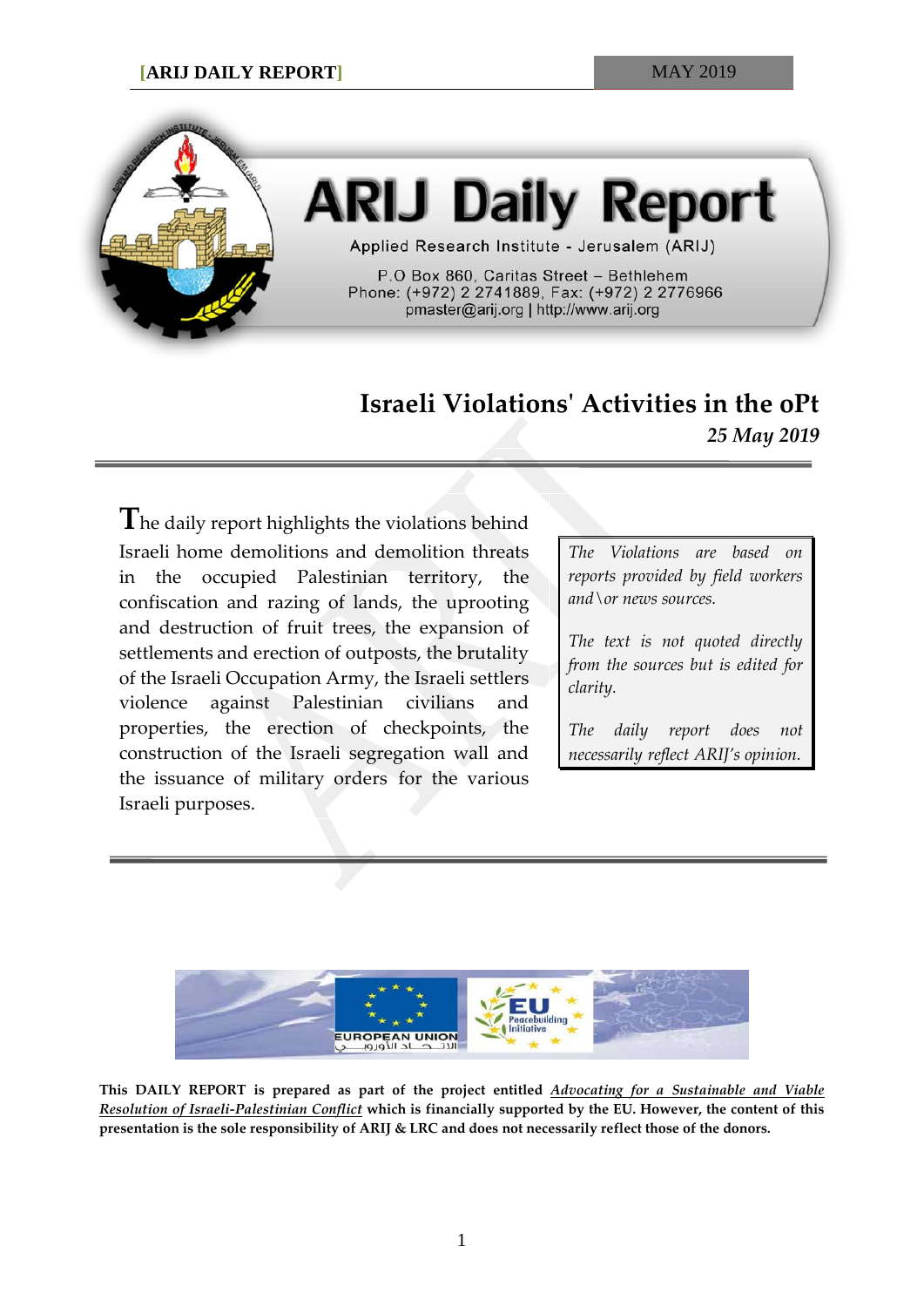### **Brutality of the Israeli Occupation Army**

- The Israeli occupation Army (IOA) injured, sixteen Palestinians during the Great Return March processions, ongoing for the 59<sup>th</sup>week, in the besieged Gaza Strip. The injuries varied between rubber-coated steel bullets and gas inhalation, including some who were shot with highvelocity gas bombs. A journalist, and a female medic volunteer, were among the injured Palestinians. The IOA have killed 307 Palestinians, including medics and journalists, and injured more than 29000, since the Great Return March procession started in the Gaza Strip, on Palestinian land Day, March 30th, 2018. (IMEMC 25 May 2019)
- The Israeli Occupation Army (IOA) injured sixteen Palestinians during the Great Return March processions, ongoing for the 59<sup>th</sup>week, in the besieged Gaza Strip. The injuries varied between rubber-coated steel bullets and gas inhalation, including some who were shot with highvelocity gas bombs. A journalist, and a female medic volunteer, were among the injured Palestinians. The IOA have killed 307 Palestinians, including medics and journalists, and injured more than 29000, since the Great Return March procession started in the Gaza Strip, on Palestinian land Day, March 30th, 2018. (IMEMC 25 May 2019)

#### **Israeli Arrests**

- The Israeli occupation Army (IOA) invaded and ransacked several homes in the al-Ezariyya town, southeast of Jerusalem, and detained two siblings identified as Hazem Edkeidik and his brother Ghaleb. (IMEMC 25 May 2019)
- The Israeli occupation Army (IOA) detained two young Palestinian men, identified as Jadallah Rajabi and Yazan Rajabi from their homes in Batn al-Hawa neighborhood in Silwan. (IMEMC 25 May 2019)

#### **Israeli Settler Violence**

• Israeli settlers invaded Palestinian grazing lands in the West Bank's Northern Plains, wounding one shepherd, before the Israeli